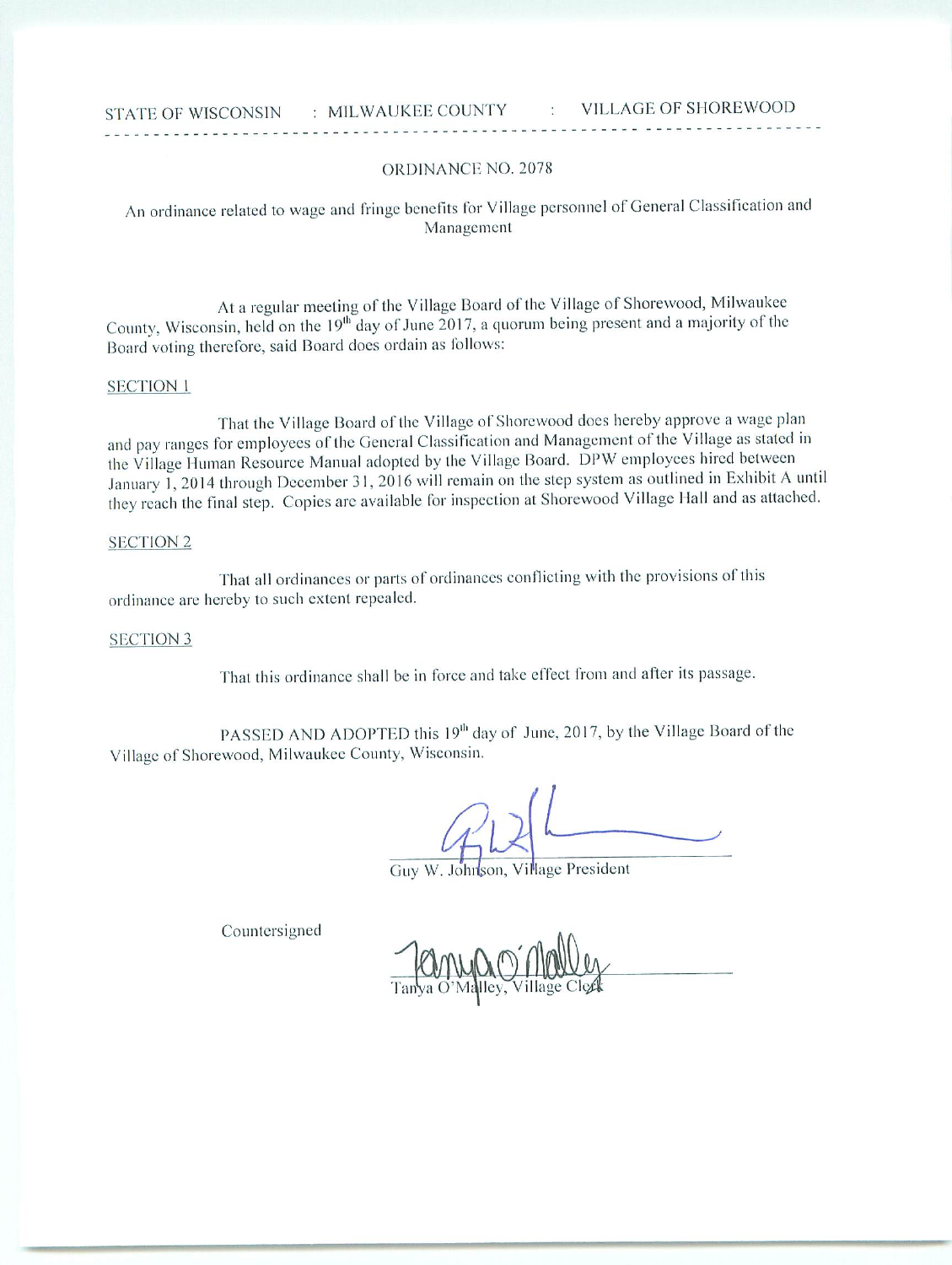# EXHIBIT A

# DEPARTMENT OF PUBLIC WORKS For employees hired between January 1, 2014 through December 31, 2016

|                                                            | 2016  | 2017  |
|------------------------------------------------------------|-------|-------|
|                                                            | 1-Jan | 1-Jan |
|                                                            | 1.75% | 1.5%  |
| Range 1 - General Laborer                                  |       |       |
| Step 1 - Probation                                         | 15.42 | 15.65 |
| Step $2-6$ months                                          | 18.50 | 18.78 |
| Step $3 - 18$ months                                       | 18.82 | 19.11 |
| Step $4 - 30$ months                                       | 19.16 | 19.45 |
| Step $5 - 42$ months                                       | 19.51 | 19.80 |
| Step $6 - 54$ months                                       | 20.11 | 20.41 |
| Range 2 - Equipment Operator, Forester 1                   | 1.75% | 1.5%  |
| Step 1 - Probation                                         | 18.50 | 18.78 |
| Step 2 - - 6 months                                        | 23.65 | 24.00 |
| Step $3 - 18$ months                                       | 24.07 | 24.43 |
| Step $4-30$ months                                         | 24.50 | 24.86 |
| Step $5 - 42$ months                                       | 24.94 | 25.32 |
| Step 6 - 54 months                                         | 25.71 | 26.10 |
| Range 3 - Forester II, Route Collector, Utility Equipment  |       |       |
| Operator                                                   | 1.75% | 1.5%  |
| Step $1 -$ Probation                                       | 18.72 | 19.00 |
| Step $2-6$ months                                          | 23.93 | 24.29 |
| Step $3 - 18$ months                                       | 24.28 | 24.65 |
| Step $4-30$ months                                         | 24.77 | 25.14 |
| Step $5 - 42$ months                                       | 25.24 | 25.62 |
| Step $6 - 54$ months                                       | 26.04 | 26.43 |
| Range 4 - Utility Operator 1, Street Leader                | 1.75% | 1.5%  |
| Step 1 - Probation                                         | 19.12 | 19.41 |
| Step $2-6$ months                                          | 24.34 | 24.71 |
| Step $3 - 18$ months                                       | 24.63 | 25.00 |
| Step $4-30$ months                                         | 25.12 | 25.50 |
| Step $5 - 42$ months                                       | 25.68 | 26.07 |
| Step $6 - 54$ months                                       | 26.38 | 26.78 |
| Range 5 - Utility Operator II, Forestry Leader, Craftsman, |       |       |
| Mechanic, Electrician                                      | 1.75% | 1.5%  |
| Step 1 - Probation                                         | 19.63 | 19.92 |
| Step $2-6$ months                                          | 24.85 | 25.22 |
| Step $3 - 18$ months                                       | 25.16 | 25.53 |